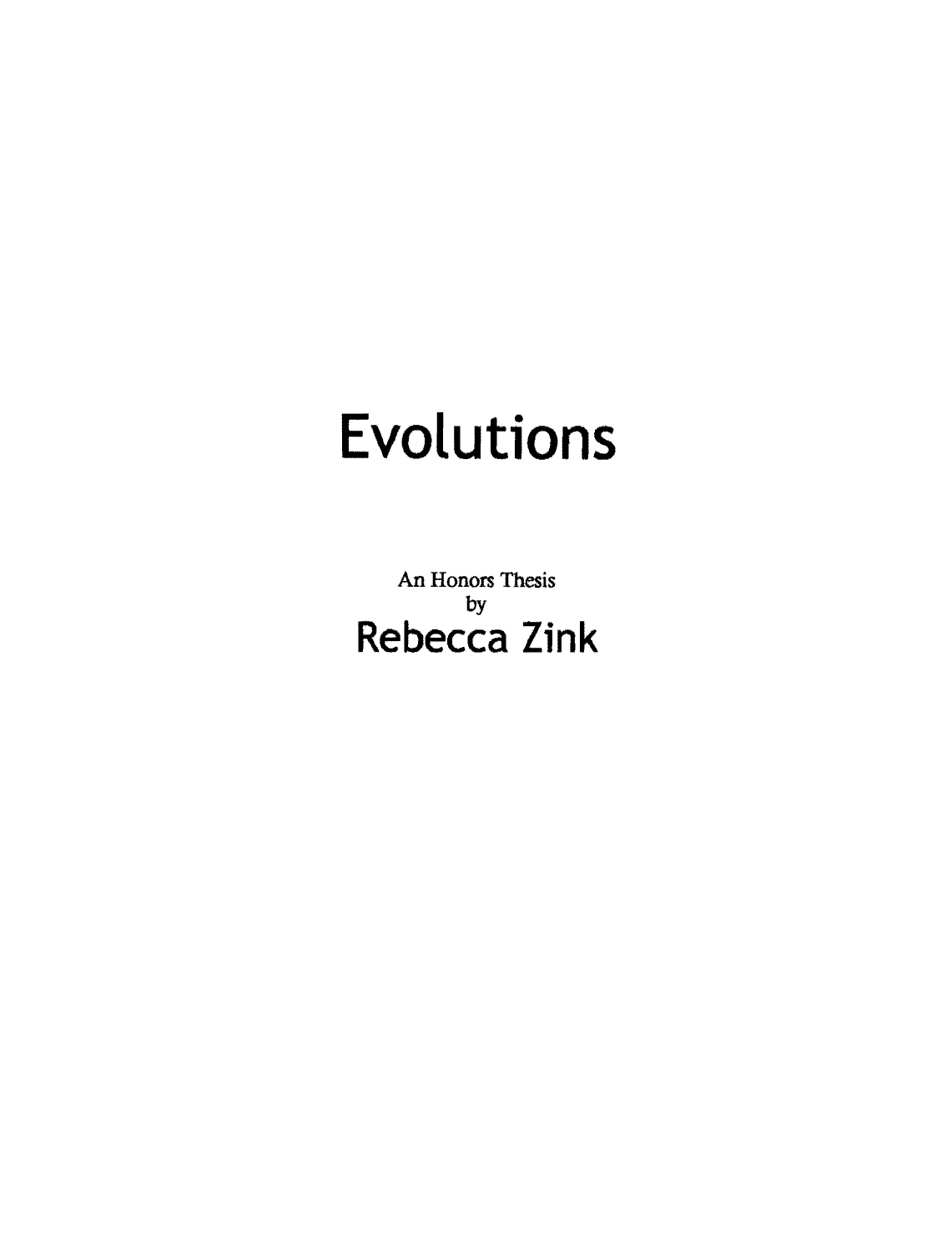## Evolutions

An Honors Thesis by Rebecca Zink

/'  $\mathbf{1}$   $\mathbf{1}$   $\mathbf{1}$ ! *,:...-r*  سیسک

Pat Nelson, Thesis Advisor

**Ball State University** Muncie, Indiana

May 2005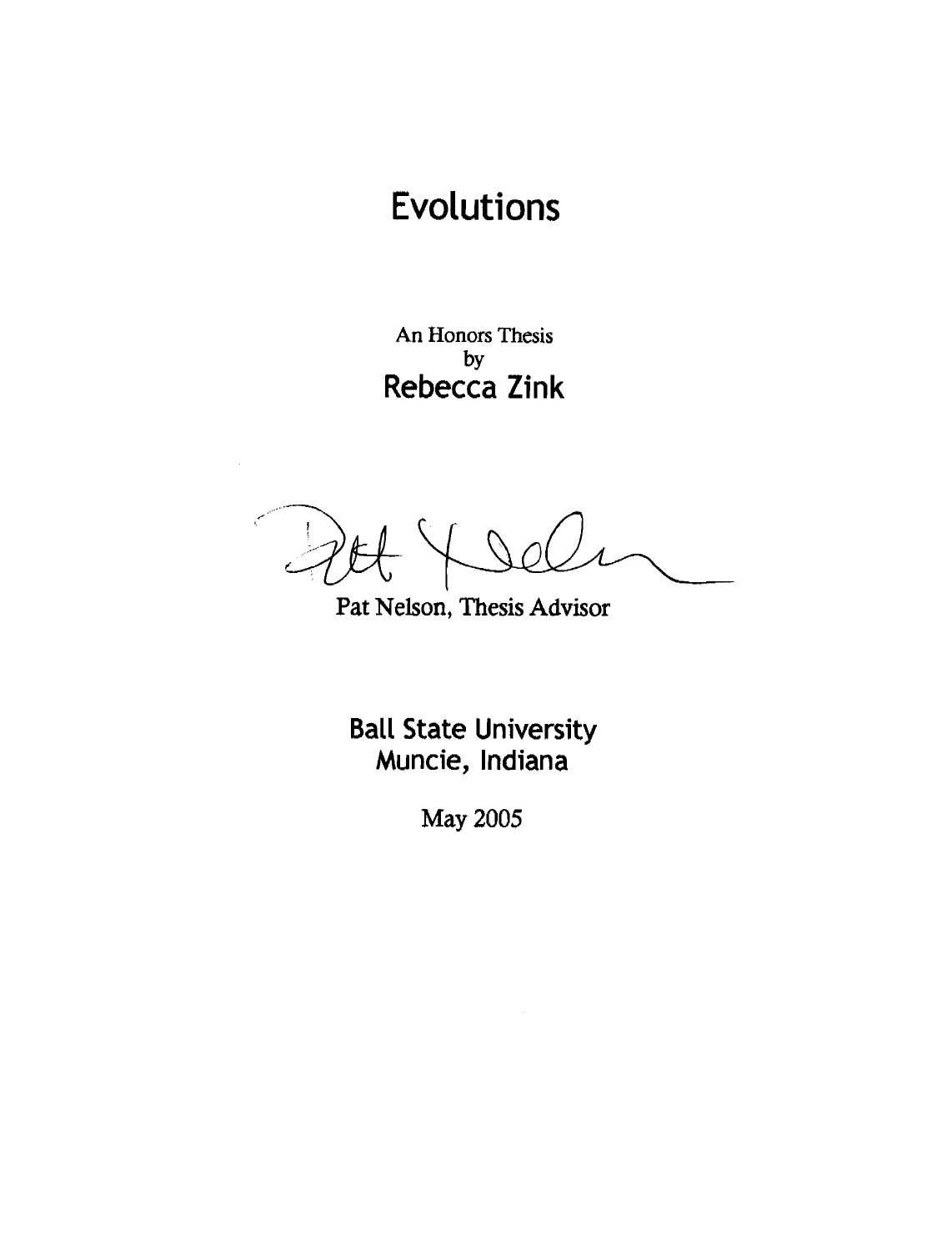## Abstract

My body of metals exhibition jewelry was made in two stages: a group of five exhibition pieces, each based on a different concept, and five additional pieces utilizing different design elements from the first five, but smaller, simpler, and better suited for production work.

In this thesis paper I have discussed how I got to this point in my metals work, as well as my art career.

## Acknowledgements

I'd like to thank Pat Nelson for being my metals instructor for the past four years. She has pushed me and put up with me and helped me to improve as much as I could. She has taught me, stimulated my interests, and guided me both directly and indirectly through my studies.

I'd like to thank my family and friends for showing such interest in something that has been so important to me. Thanks for coming to see my show and being as excited about it as I have been.

Finally, I'd like to thank my parents. Without you guys, I wouldn't have been able to make it through college, for many reasons. Thank you for being so supportive of me deciding to be an artist. Thank you for allowing me to come home and steal supplies for my art projects. Thank you for really embracing my love of graphic design, and then my love of jewelry. Thank you for going out of your way to speak to jewelers while on your vacation to find something special for me. Thank you for helping to inspire my exhibition, and then taking the time to come to both of the receptions that were planned. Thanks for being there for me, because without you two, I would not be the *person* that I am today, let alone the *artist*.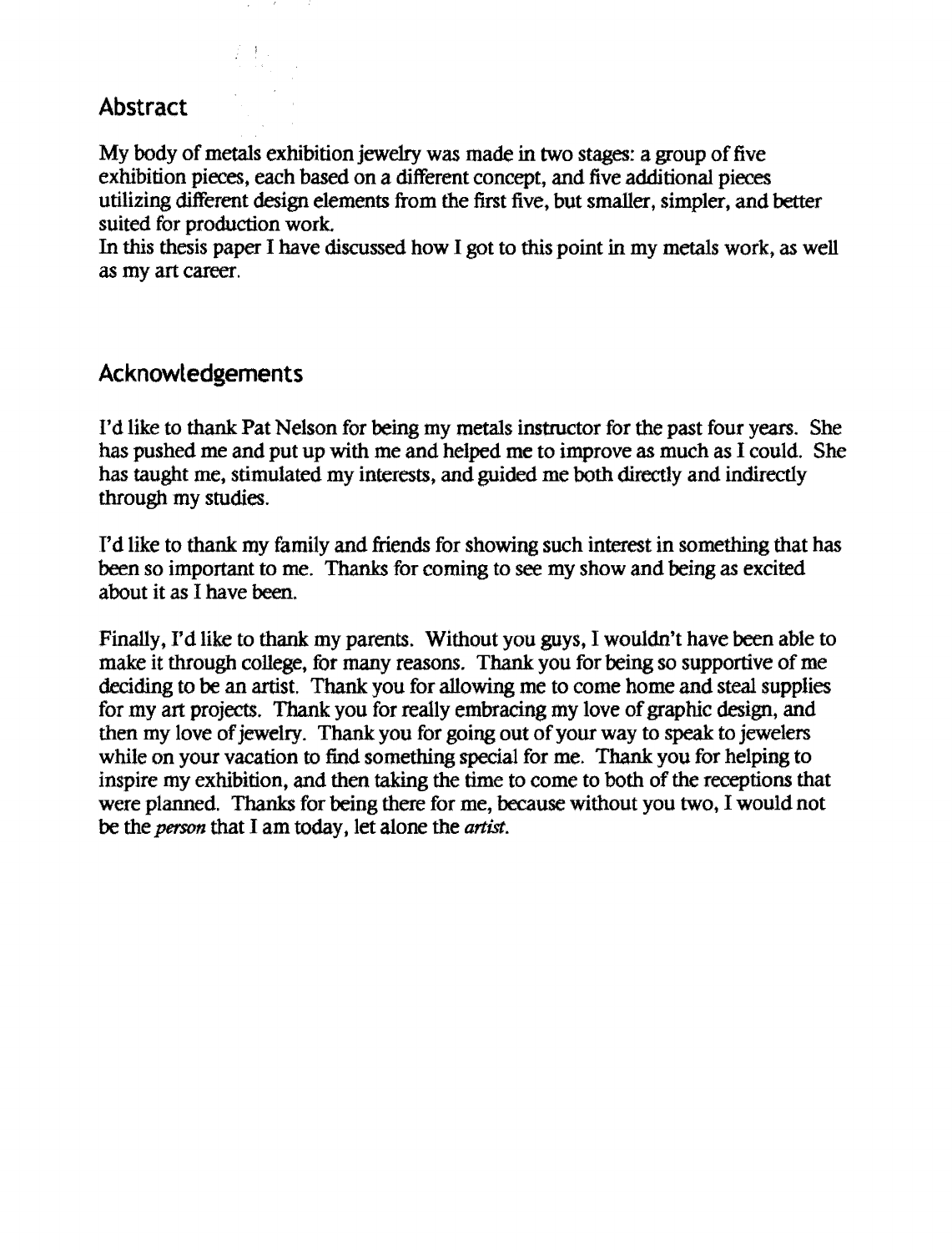I never realized what I had gotten myself into when I decided to become an art major. I played around on the computer a lot when I was younger, and then I applied to be on my high school's public relations committee. The thing there that interested me the most, however, was designing the brochures and posters that we were asked to complete instead of doing the press releases and anything from the journalism side. I had only taken a few art classes at the Indianapolis Art Center back in high school, so when I decided to become a graphic design major, I thought art was all fun and games. Little did I know that I was going to be exposed to a whole new world.

For almost as long as I could remember, I went with my parents every year to Penrod Art Fair, which is a large fair sponsored by the Indianapolis Museum of Art every year that not only has artists, but musicians and other activities as well. My grandmother was a member of the museum, so she got discounted tickets, and we went every year as a family. As I grew older, I became more and more interested in the art that was on display. My mom and I would wander up and down the aisles together and discuss what we liked and disliked. Through Penrod was probably the first time I ever showed an outright interest in art.

When I was a junior in high school, I became more and more interested in jewelry. I began purchasing glass beads anywhere that I could find them and then started making my own necklaces. I sold them to my friends and even to my parents' friends. During this time I began seeking interesting, more elaborate jewelry. Anything that was a little off the beaten path caught my eye, and I found myself spending large amounts on jewelry, even if I didn't have something to wear it with. By this point, I had decided to take my first metals class at the Indianapolis Art Center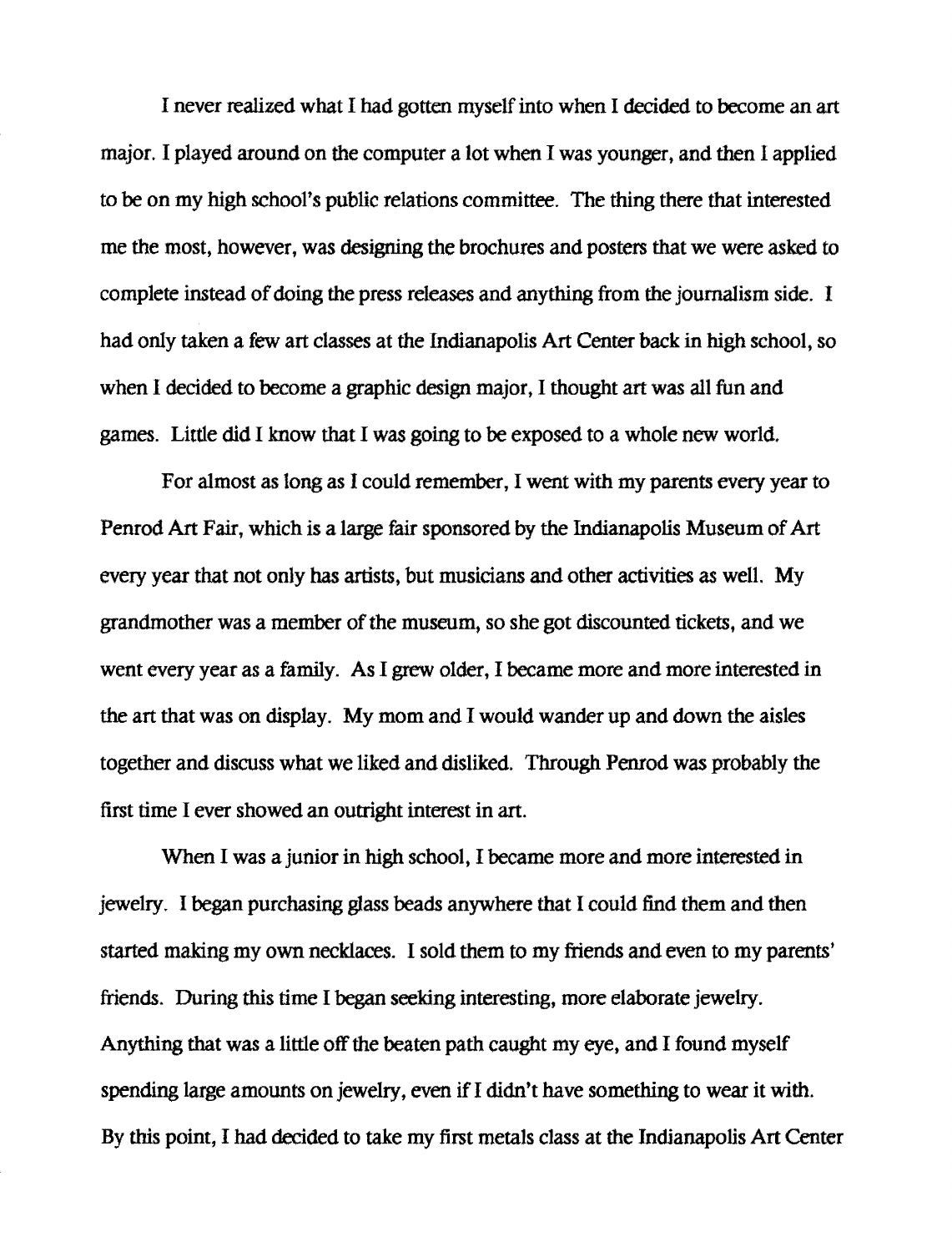and made my first pieces of jewelry. I fell in love with the process and began subscribing to *Lapidary Jouma/,* a magazine devoted to jewelry and gemstones. I vowed to learn as much as I possibly could about jewelry, so I was pleased to see that Ball State offered a major in metals after I enrolled there with the intent of being a graphic design major. Thus, one major became two.

I became immersed in the art world at Ball State. I took many classes in almost every discipline in the art department in order to fu1fl11 both of my majors. In addition to these two majors, I also had a minor in German and participated on the Ball State Roller Hockey team, which was a club sport. And there was always the Honors College. People asked me how I was able to juggle my time between everything. I was left with little free time, but I don't know what I would have been able to cut out of my schedule; everything that I did seemed to be a vital part of my career. Graphic design kept my computer skills sharpened, metals satisfied my love of jewelry. German was a language that I enjoyed and became skilled at throughout high school, and roller hockey was the thing that helped to keep my sanity and relieve stress from working on the numerous projects that I accumulated.

The Honors College came to be a blessing in disguise. I had to take several extra classes in order to earn the diploma, but it became something even more. I was able to test my art skills with people that weren't trained in the arts at all. With many of my classes, a creative project was required at the end of each class. While it was difficult to think about being creative for yet another class, presenting these projects allowed me to learn how to speak about my art to those who had no idea what the inside of a studio looked like. They hadn't had the training that I had in my areas, so I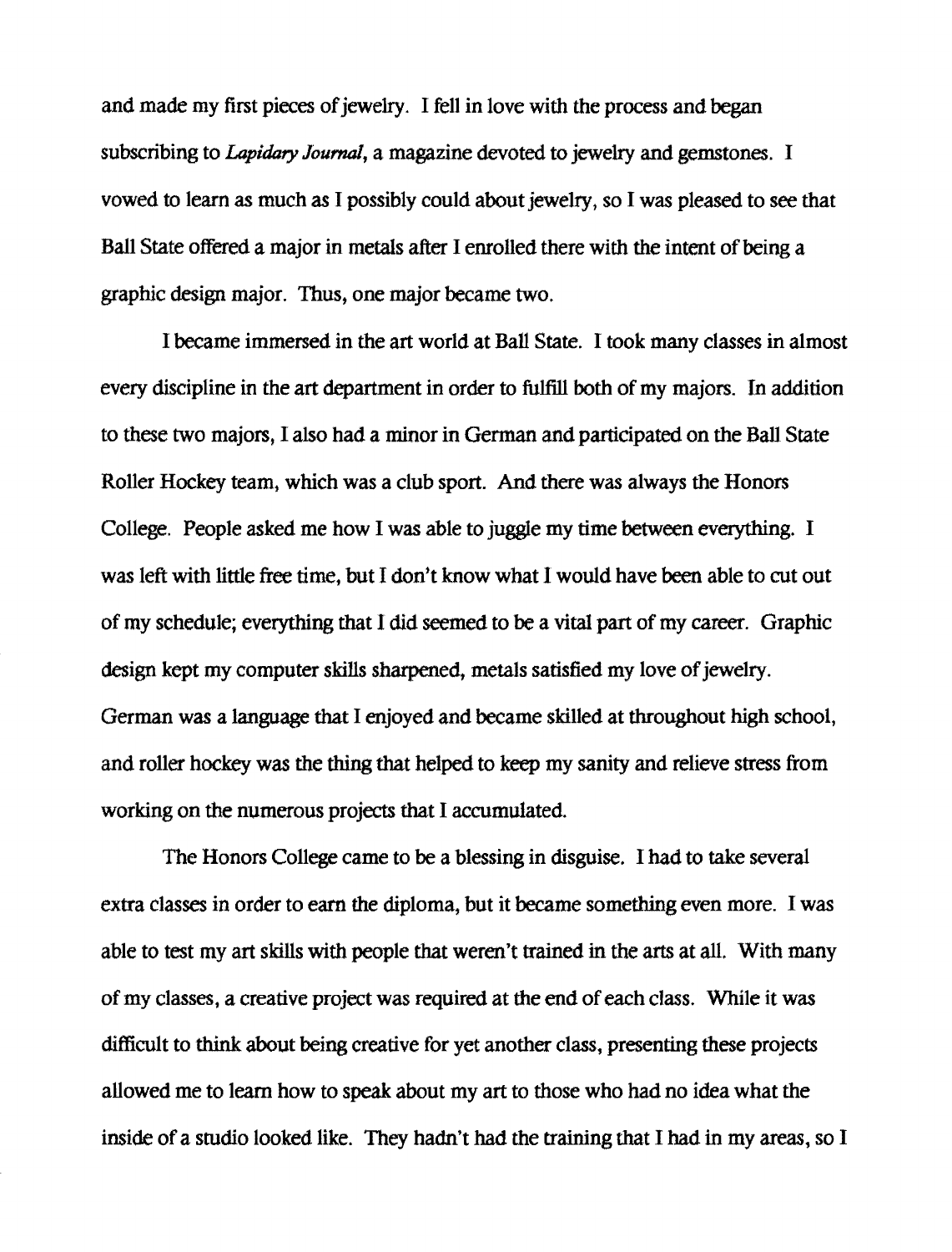had to learn to convey what I was doing with my project without losing my audience in technical jargon. It's very hard to learn how to speak like that because you forget that other people might not know what soldering is, or they might not be trained to see the negative space in a piece. Having to present these projects to my peers enabled me to learn to speak to any audience about them. That has helped me to this day to be able to talk about my work, especially when it came to my senior metals exhibition and any time afterwards. I've presented the pieces that I created in my exhibition many times, and being able to speak to my family and my non-artist friends has been a godsend to me now.

For my senior exhibition in metals, I decided to do my work over two semesters. I was finishing up my graphic design requirements and had an extra opening for a studio class in the fall, so in order to keep my metals skills sharpened, I took an independent study. From there I chose to use that semester to create work for my show. My parents at this point had become very supportive of my interests in jewelry. They began to bring me back interesting gemstones from their travels for me to use in my work, sometimes asking me to create pieces for my mom. This is what caused me to choose the theme of my my metals exhibition.

I had always wavered back and forth between wanting to express my artistic side with my jewelry and wanting to create pieces that would be smaller and more traditional, therefore being more suitable for everyday casual wear. I don't tend to wear large jewelry, so I've always leaned towards creating pieces that are more conservative in both size and design. I know my mom doesn't wear large jewelry either, so when I tried to create a piece for her to wear, I had a hard time finding that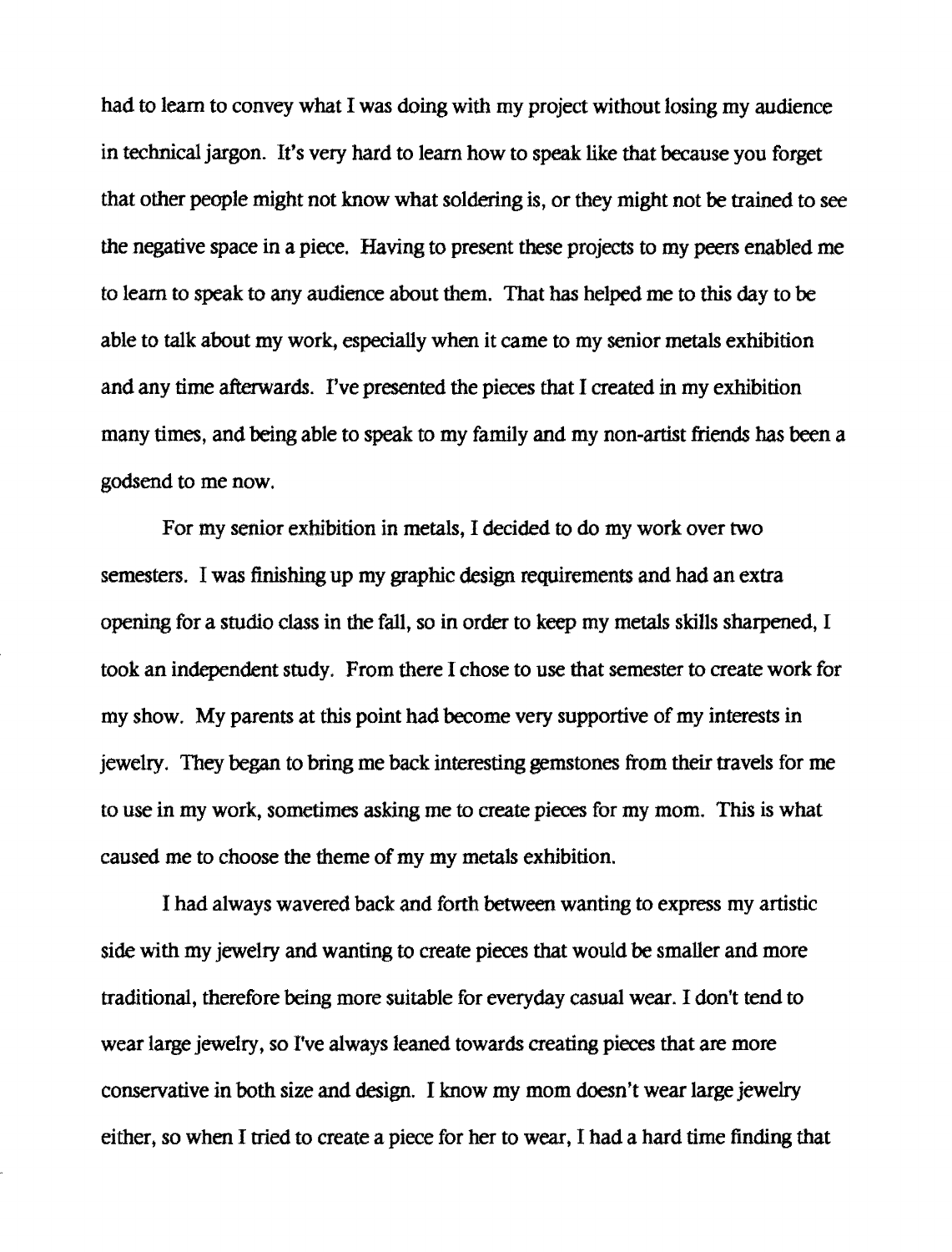fine line of having fun with making a piece of jewelry and making it large and artistic, or making it smaller and more wearable.

In order to remedy this problem, I spent my first semester creating five artistic jewelry pieces. Each of the first five exhibition pieces was created with a distinct concept in mind. The chainmail piece is based on the concept of movement with the body. It was made to move with the wearer's body, as well as conform differently to each person who wears it. The fossil piece was made with positive and negative space in mind; both the forged pieces and the space in between begin to echo the lines in the fossil itself. The fold~formed earrings were based on line. The strong lines in the piece work well with the lines formed by the side of the wearer's face. The two-part bracelet was based on the traditional meaning of stones. This bracelet features garnet, once thought to help heal broken bonds between lovers. The brooch was created with texture in mind, utilizing silver granulation to create that feel.

My second semester working on my exhibition, I created five additional pieces utilizing different design elements from the first five, but smaller, simpler, and better suited for production work. The square bracelet was created with positive and negative space in mind, but in addition, it utilizes reticulated, or heat-textured silver. The two-part slide pendant echoes the concept from the two-part bracelet. As with the bracelet, both parts work well together as well as on their own. The chainmail earrings echo the chainmail necklace, but become a new piece when stones and a patina are added. The cage necklace also works with positive and negative space, but in a more three-dimensional way than the fossil neckpiece. The steel and silver ring also works with line in a unique way, like the fold-formed earrings.